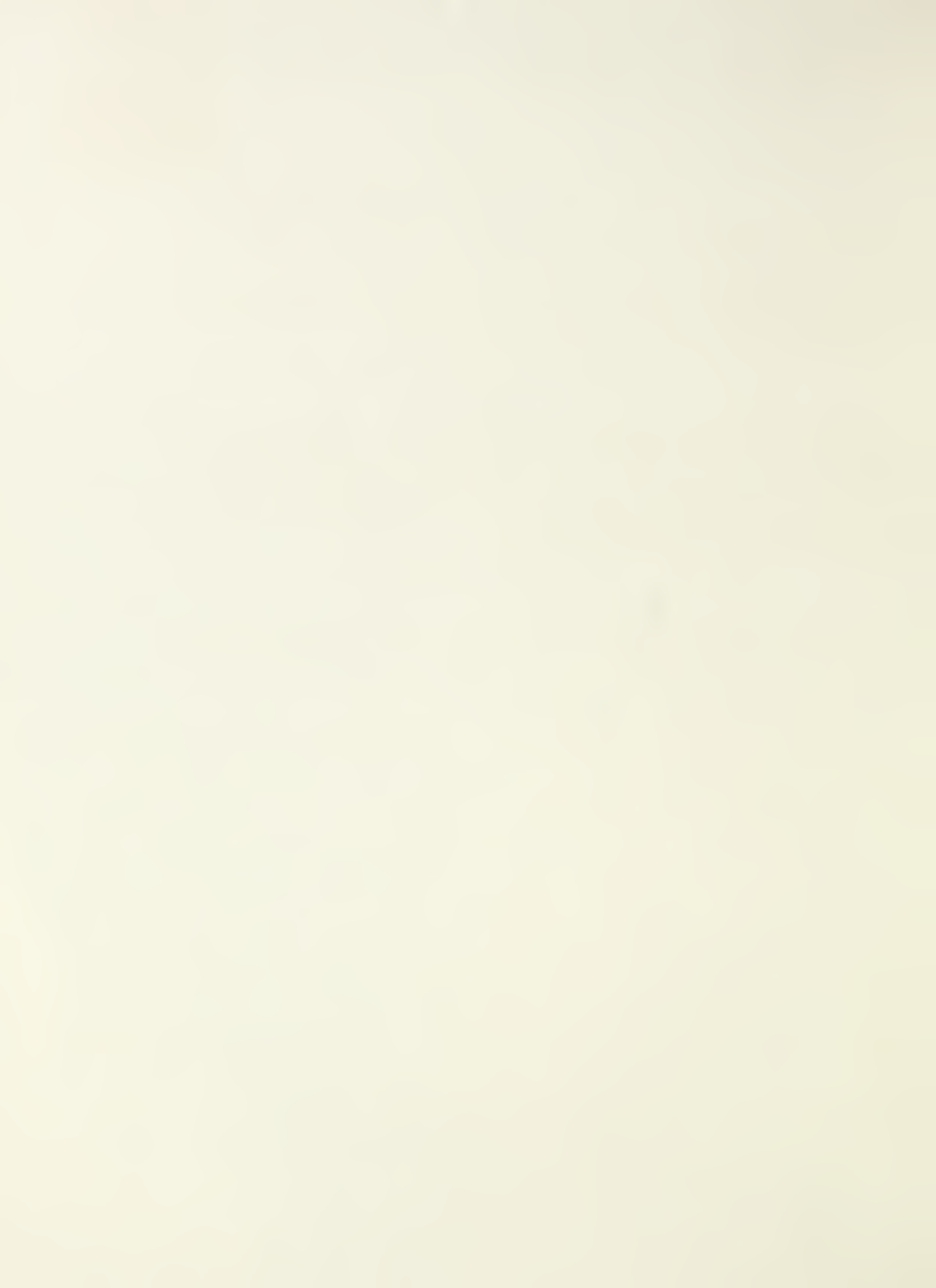# FIPS PUB 151-2

FEDERAL INFORMATION PROCESSING STANDARDS PUBLICATION (Supersedes FIPS PUB 151-1-1990 March 28)

# PORTABLE OPERATING SYSTEM INTERFACE (POSIX)- SYSTEM APPLICATION PROGRAM INTERFACE [C LANGUAGE]

CATEGORY: SOFTWARE STANDARD SUBCATEGORY: OPERATING SYSTEMS

Computer Systems Laboratory National Institute of Standards and Technology Gaithersburg, MD 20899

Issued May 12, 1993



U.S. Department of Commerce Ronald H. Brown, Secretary

National Institute of Standards and Technology Raymond G. Kammer, Acting Director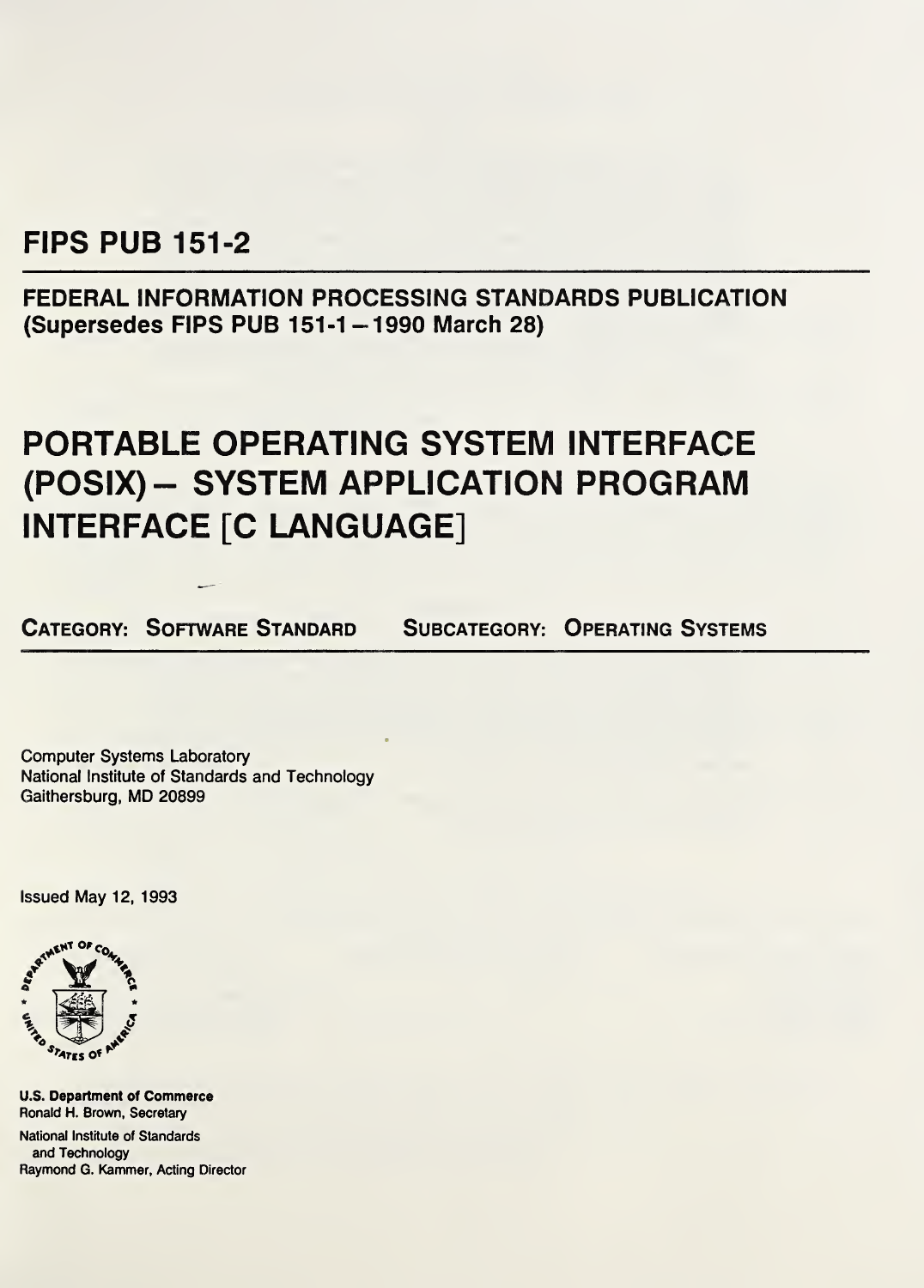#### Foreword

The Federal Information Processing Standards Publication Series of the National Institute of Standards and Technology (NIST) is the official publication relating to standards and guidelines adopted and promulgated under the provisions of Section 111 (d) of the Federal Property and Administrative Services Act of 1949 as amended by the Com puter Security Act of 1987, Public Law 100-235. These mandates have given the Secretary of Commerce and NIST important responsibilities for improving the utilization and man agement of computer and related telecommunications systems in the Federal Government. The NIST through its Computer Systems Laboratory provides leadership, technical guidance, and coordination of Government efforts in the development of standards and guidelines in these areas.

Comments concerning Federal Information Processing Standards Publications are welcomed and should be addressed to the Director, Computer Systems Laboratory, National Institute of Standards and Technology, Gaithersburg, MD 20899.

> James H. Burrows, Director Computer Systems Laboratory

#### Abstract

This publication announces the adoption of International Standard ISO/IEC 9945- 1:1990, Information Technology-Portable Operating System Interface (POSIX)-Part 1: System Application Program Interface (API) [C Language], as a Federal Information Processing Standard. This standard defines a C programming language source interface to an operating system environment. This standard is for use by computing professionals involved in system and application software development and implementation. This revision supersedes FIPS PUB 151-1 in its entirety.

Key words: application interface standard; applications portability; Federal Information Processing Standard (FIPS); portability; POSIX.

and Technology FIPS PUB 151-2 8 pages (May 12, 1993) CODEN: FIPPAT

National Institute of Standards U.S. Government Printing Office Washington: 1993

For sale by the National Technical Information **Service** U.S. Department of Commerce Springfield, VA 22161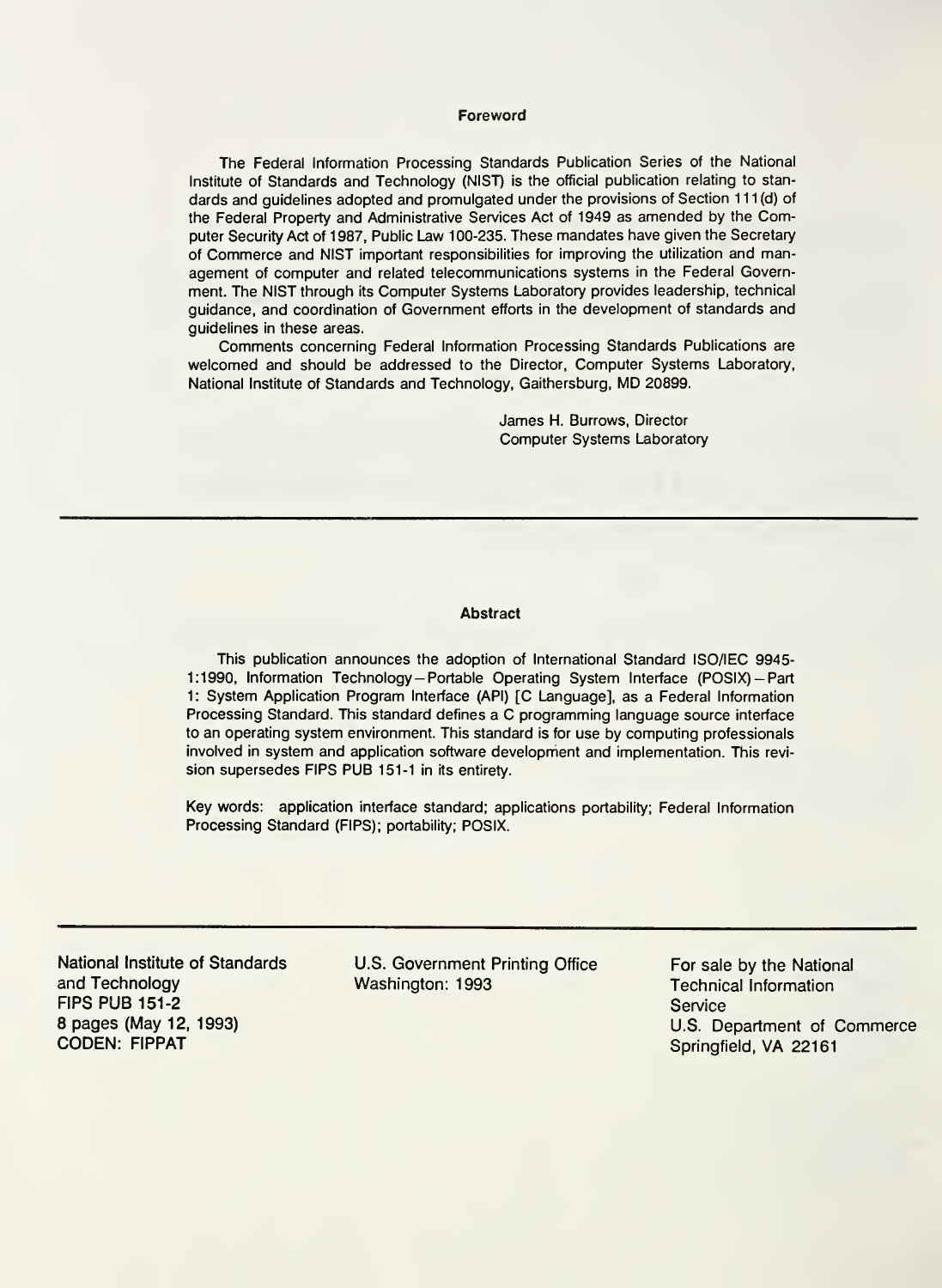### Federal Information Processing Standards Publication 151-2

# 1993 May 12

## Announcing the Standard for

## PORTABLE OPERATING SYSTEM INTERFACE (POSIX) - SYSTEM APPLICATION PROGRAM INTERFACE [C LANGUAGE]

Federal Information Processing Standards Publications (FIPS PUBS) are issued by the National Institute of Standards and Technology (NIST) after approval by the Secretary of Commerce pursuant to Section 111 (d) of the Federal Property and Administrative Services Act of 1949 as amended by the Computer Security Act of 1987, Public Law 100-235.

1. Name of Standard. Portable Operating System Interface (POSIX)-System Application Program Interface [C Language] (FIPS PUB 151-2).

2. Category of Standard. Software Standard, Operating Systems.

3. Explanation. This publication announces the adoption of International Standard ISO/IEC 9945- 1:1990, Information Technology-Portable Operating System Interface (POSIX)-Part 1: System Application Program Interface (API) [C Language], as a Federal Information Processing Standard. This standard defines a C programming language source interface to an operating system environment. This standard is for use by computing professionals involved in system and application software development and implementation. This revision supersedes FIPS PUB 151-1 in its entirety.

4. Approving Authority. Secretary of Commerce.

5. Maintenance Agency. U.S. Department of Commerce, National Institute of Standards and Technology (Computer Systems Laboratory).

6. Cross index. International Standard ISO/IEC 9945-1:1990, Information Technology—Portable Operating System Interface (POSIX)-Part 1: System Application Program Interface (API) [C Language].

#### 7. Related Documents.

a. Federal Information Resources Management Regulations subpart 201-20.303, Standards, and subpart 201-39.1002, Federal Standards.

- b. Federal Information Processing Standards Publication 160, C.
- c. ISO/IEC 9899: Information Technology-Programing Languages—C.
- d. Test Methods for Measuring Conformance to POSIX, IEEE Std 1003.3-1991.
- e. Test Methods for Measuring Conformance to POSIX.1, IEEE Std 2003.1-1992.

f. Interpretation Procedures for Federal Information Processing Standards for Software, FIPS PUB 29-3, 1992 October 29.

g. NVLAP Program Handbook, Computer Applications Testing POSIX Conformance Testing, NISTIR 4522, March 1991 (latest revision).

- h. NIST POSIX Testing Policy-General Information.
- i. NIST POSIX Testing Policy-Certificate of Validation Requirements for FIPS 151-2.

8. Related On-Line Information. Information on the NIST POSIX Testing Program is available on an electronic mail (email) file server system. Documents available are:

register-a register of accredited laboratories and tested implementations,

policy-general information on NIST POSIX testing policy,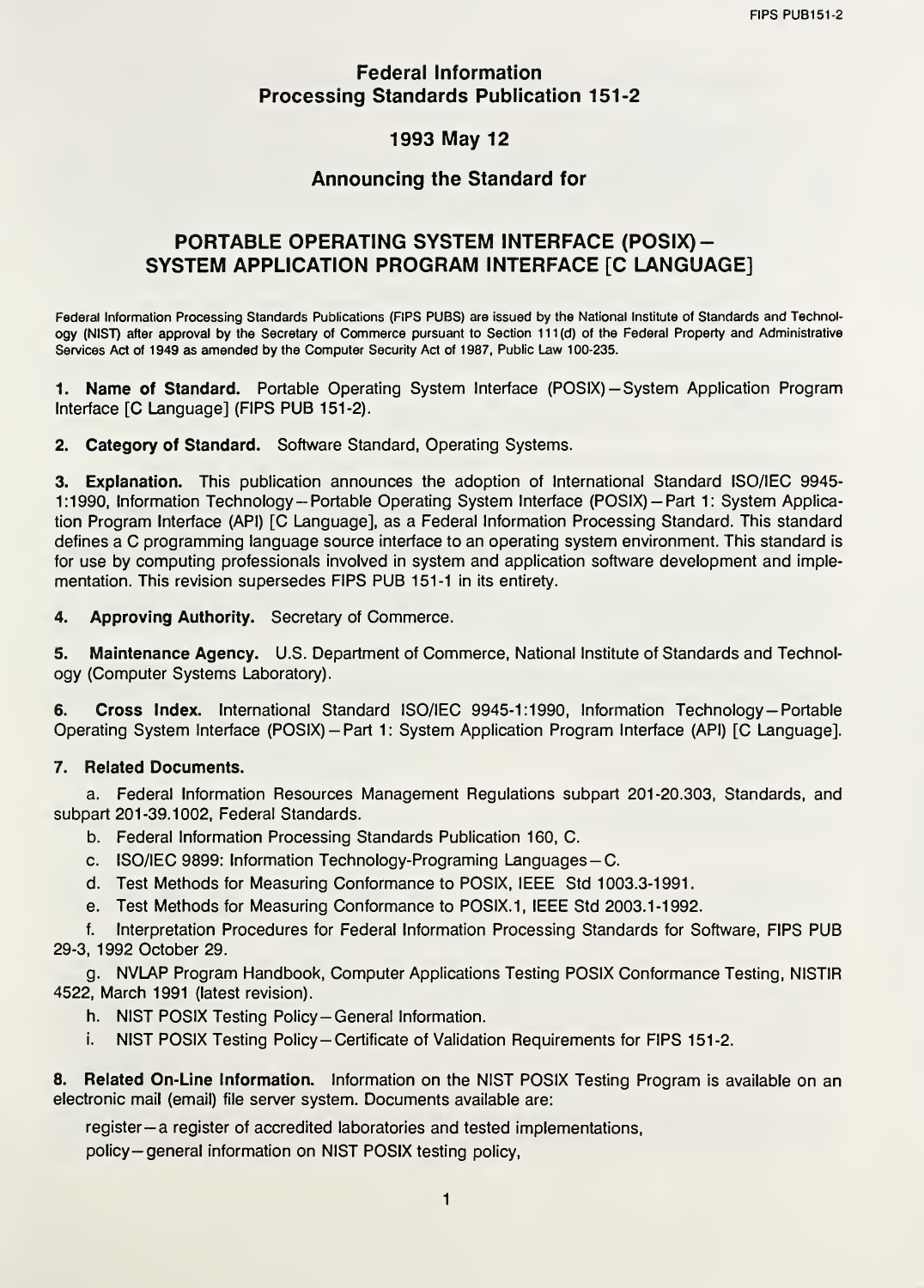required — information on requirements for certificates of validation under NIST POSIX testing policy for FIPS 151.

To access the system:

You must be able to send and receive email via the Internet. For most email systems, send a message to posix@nist.gov. When the email system responds with "Subject," you may type anything. The next line should be a basic command for the email server to send you one or more of the documents listed above. For example, to receive a copy of the register file, enter: send register.

After you issue your send command and a carriage return, the next line should signal the end of the email message as required by your email system.

Your email system may respond with EOT for the end of transmission.

The mail server program reads the message and sends the requested document to the requester's email address.

If you need help contact the Systems and Software Technology Division, B266 Technology Building, NIST, Gaithersburg, MD 20899, telephone: (301)975-3290.

9. Objectives. The primary objectives of this FIPS are:

- a. To promote portability of useful computer application programs at the source code level.
- b. To simplify computer program documentation by the use of a standard portable system interface design.
- c. To reduce staff hours in porting computer programs to different vendor systems and architectures.
- d. To increase portability of acquired skills, resulting in reduced personnel training costs.
- e. To maximize the return on investment in generating or purchasing computer programs by insuring operating system compatibility.

10. Applicability. This FIPS shall be used for new operating systems that are either developed or acquired for Government use where POSIX-like interfaces are required. This FIPS is applicable to the entire range of computer hardware, including:

- a. laptops,
- b. micro-computer systems,
- c. mini-computer systems,
- d. engineering workstations, and
- e. mainframes.

11. Conformance. Implementations claiming conformance to FIPS 151-2 must successfully comply with the current testing requirements as defined in the "NIST POSIX Testing Policy-Certificate of Validation Requirements for FIPS 151-2."

12. Specifications. The FIPS PUB 151-2 specifications are the specifications contained in the International Standard ISO/IEC 9945-1:1990, Information Technology—Portable Operating System Interface (POSIX)-Part 1: System Application Program Interface (API) [C Language], with the modifications specified below. These modifications are required for implementations of POSIX. <sup>1</sup> that are acquired by Federal agencies.

These modifications ensure that applications, which choose to use those optional features specified in POSIX.1 and mandated below, are strictly conforming FIPS 151-2 applications (portable to all conforming FIPS 151-2 implementations). For each modification a reference to the associated POSIX text is provided.

a. Implementations claiming conformance to FIPS 151-2 shall provide the functionality specified in FIPS 160 and provide C Standard Language-Dependent System Support. (The reference text for FIPS 160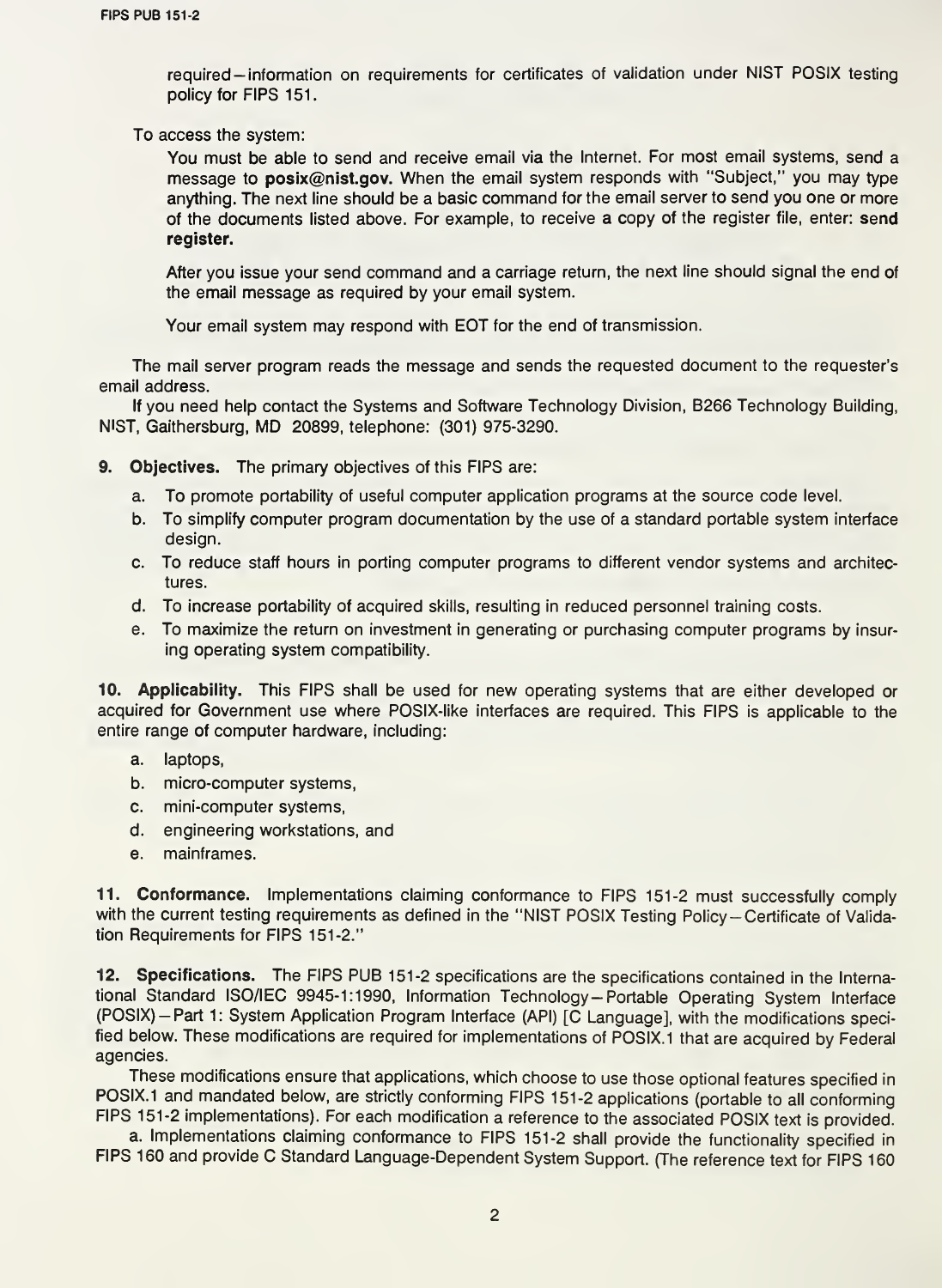is ISO/IEC 9899: Information Technology-Programming Languages-C) [See POSIX.1 Subclause 1.3.3- 1.3.3.3 lines 143-188].

b. Implementations claiming conformance to FIPS 151-2 shall define the POSIX.1 environment variable, HOME, in the environment for the login shell. [See POSIX.1 Subclause 2.6 lines 698-699].

c. Implementations claiming conformance to FIPS 151-2 shall define the POSIX.1 environment variable, LOGNAME, in the environment for the login shell. [See POSIX.1 Subclause 2.6 lines 698-699].

d. Implementations claiming conformance to FIPS 151-2 shall support the POSIX.1 option {NGROUPSLMAX} such that the value of {NGROUPS-MAX} is greater than or equal to eight (8). [See POSIX.1 Subclause 2.8.3 lines 1013-1015].

e. Implementations claiming conformance to FIPS 151-2 shall support a minimum value of 25 for the POSIX.1 variable {CHILD\_MAX}. [See POSIX.1 Subclause 2.8.4 lines 1029-1030].

f. Implementations claiming conformance to FIPS 151-2 shall support a minimum value of 20 for the POSIX.1 variable {OPEN\_MAX}. [See POSIX.1 Subclause 2.8.4 lines 1031-1032],

g. Implementations claiming conformance to FIPS 151-2 shall support the functionality associated with  $\{POSIX.JOB\_CONTROL\}$  being defined in  $\le$  unistd.h > . [See POSIX.1 Subclause 2.9.3 lines 1117– 1118].

h. Implementations claiming conformance to FIPS 151-2 shall support the functionality associated with  $\{POSIX.SAVEDIDS\}$  being defined in  $\langle$  unistd.h>. [See POSIX.1 Subclause 2.9.3 lines 1119-1120].

i. Implementations claiming conformance to FIPS 151-2 shall support the functionality associated with {\_POSIX\_CHOWN\_RESTRICTED} being defined in <unistd.h> with value other than-1. [See POSIX.1 Subclause 2.9.4 lines 1136-1139].

j. Implementations claiming conformance to FIPS 151-2 shall support the functionality associated with  $\{POSIX.NO_TRUNC\}$  being defined in  $\le$  unistd.h  $>$  with value other than - 1. [See POSIX.1 Subclause 2.9.4 lines 1140-1141].

k. Implementations claiming conformance to FIPS 151-2 shall support the functionality associated with  $\{$  POSIX\_VDISABLE $\}$  being defined in < unistd.h > with value other than  $-1$ . [See POSIX.1 Subclause 2.9.4 lines 1142-1144].

l. Implementations claiming conformance to FIPS 151-2 shall support the functionality associated with the setting of the group ID of a file (when it is created) to that of its parent directory. [See POSIX.1] Subclause 5.3.1.2, 5.4.1.2, and 5.4.2.2 lines 188-192, 384-385, and 431-432].

m. Implementations claiming conformance to FIPS 151-2 shall support, for terminal devices, the functionality associated with an interrupted read( ) such that the return from read( ) when interrupted by a signal after successfully reading some data returns the number of bytes the system has read. [See POSIX.1 Subclause 6.4.1.2 lines 132-134].

n. Implementations claiming conformance to FIPS 151-2 shall support, for terminal devices, the functionality associated with an interrupted write( ) such that the return from write( ) when interrupted by a signal after successfully writing some data returns the number of bytes the system has written. [See POSIX.1 Subclause 6.4.2.2 lines 214-216].

o. Implementations claiming conformance to FIPS 151-2 shall support the functionality associated with the symbols CS7, CS8, CSTOPB, PARODD, and PARENB defined in <termios.h> for asynchronous general terminal interface devices. [See POSIX.1 Subclause 7.1.2.4 lines 383-387].

p. Implementations claiming conformance to FIPS 151-2 shall document in the POSIX Conformance Document the FIPS 151-2 conditional features implemented [See 11. for documentation details]. (The term conditional features are the features or behaviors referred to in FIPS 151-2 that need not be present on all conforming implementations. IEEE Std 2003.1-1992 lists the documentation assertions for POSIX.1).

13. Implementation. This standard becomes effective October 15, 1993. This standard is compulsory and binding for use in all solicitations and contracts for new operating systems where POSIX-like interfaces are required.

a. Acquisition of a Conforming Portable Operating System Environment. Operating system environments which are to be acquired for Federal use after the effective date of this standard and where POSIXlike interfaces are required shall use this FIPS. Conformance to this FIPS shall be considered whether the operating system environments are: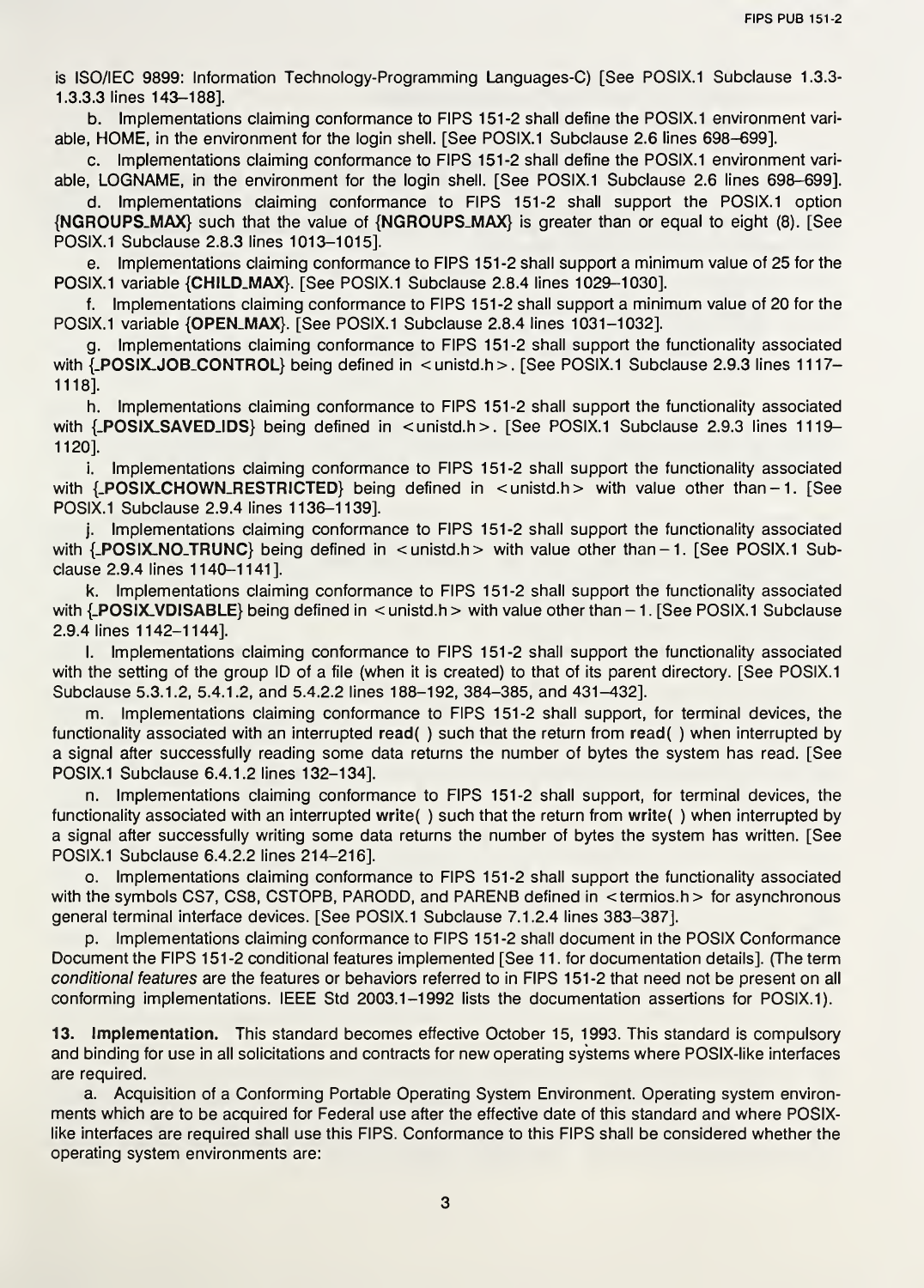- 1. developed internally,
- 2. acquired as part of an ADP system procurement,
- 3. acquired by separate procurement,
- 4. used under an ADP leasing arrangement, or
- 5. specified for use in contracts for programming services.

b. Interpretation of this FIPS. NIST provides for the resolution of questions regarding the FIPS specifications and requirements, and issues official interpretations as needed. All questions about the interpretation of this FIPS should be addressed to:

#### **Director**

Computer Systems Laboratory Attn: POSIX FIPS 151 Interpretation National Institute of Standards and Technology Gaithersburg, MD 20899

c. Validation of Conforming Operating Systems Environments. NIST has developed cooperatively with industry a validation suite for measuring conformance to this standard. This suite is required for testing conformance of POSIX.1 implementations to FIPS 151-2. The "NIST POSIX Testing Policy-General Information" and the "NIST POSIX Testing Policy-Certificate of Validation Requirements for FIPS 151-2" specify the validation requirements.

14. Waivers. Under certain exceptional circumstances, the heads of Federal departments and agencies may approve waivers to Federal Information Processing Standards (FIPS). The head of such agency may redelegate such authority only to a senior official designated pursuant to section 3506(b) of Title 44, U.S. Code. Waivers shall be granted only when:

a. Compliance with a standard would adversely affect the accomplishment of the mission of an operator of a Federal computer system, or

b. Cause a major adverse financial impact on the operator which is not offset by Governmentwide savings.

Agency heads may act upon a written waiver request containing the information detailed above. Agency heads may also act without a written waiver request when they determine that conditions for meeting the standard cannot be met. Agency heads may approve waivers only by a written decision which explains the basis on which the agency head made the required finding(s). A copy of each such decision, with procurement sensitive or classified portions clearly identified, shall be sent to: National Institute of Standards and Technology; ATTN: FIPS Waiver Decisions, Technology Building, Room B-154; Gaithersburg, MD 20899.

In addition, notice of each waiver granted and each delegation of authority to approve waivers shall be sent promptly to the Committee on Government Operations of the House of Representatives and the Committee on Governmental Affairs of the Senate and shall be published promptly in the Federal Register.

When the determination on a waiver applies to the procurement of equipment and/or services, a notice of the waiver determination must be published in the Commerce Business Daily as a part of the notice of solicitation for offers of an acquisition or, if the waiver determination is made after that notice is published, by amendment to such notice.

A copy of the waiver, any supporting documents, the document approving the waiver and any supporting and accompanying documents, with such deletions as the agency is authorized and decides to make under 5 U.S.C. Sec. 552(b), shall be part of the procurement documentation and retained by the agency.

15. Where to Obtain Copies. Copies of this publication are for sale by the National Technical Information Service, U.S. Department of Commerce, Springfield, VA 22161. (Sale of the included specifications document is by arrangement with the Institute of Electrical and Electronics Engineers, Incorporated.) When ordering, refer to Federal Information Processing Standards Publication 151-2 (FIPSPUB151-2), and title. Payment may be made by check, money order, or deposit account.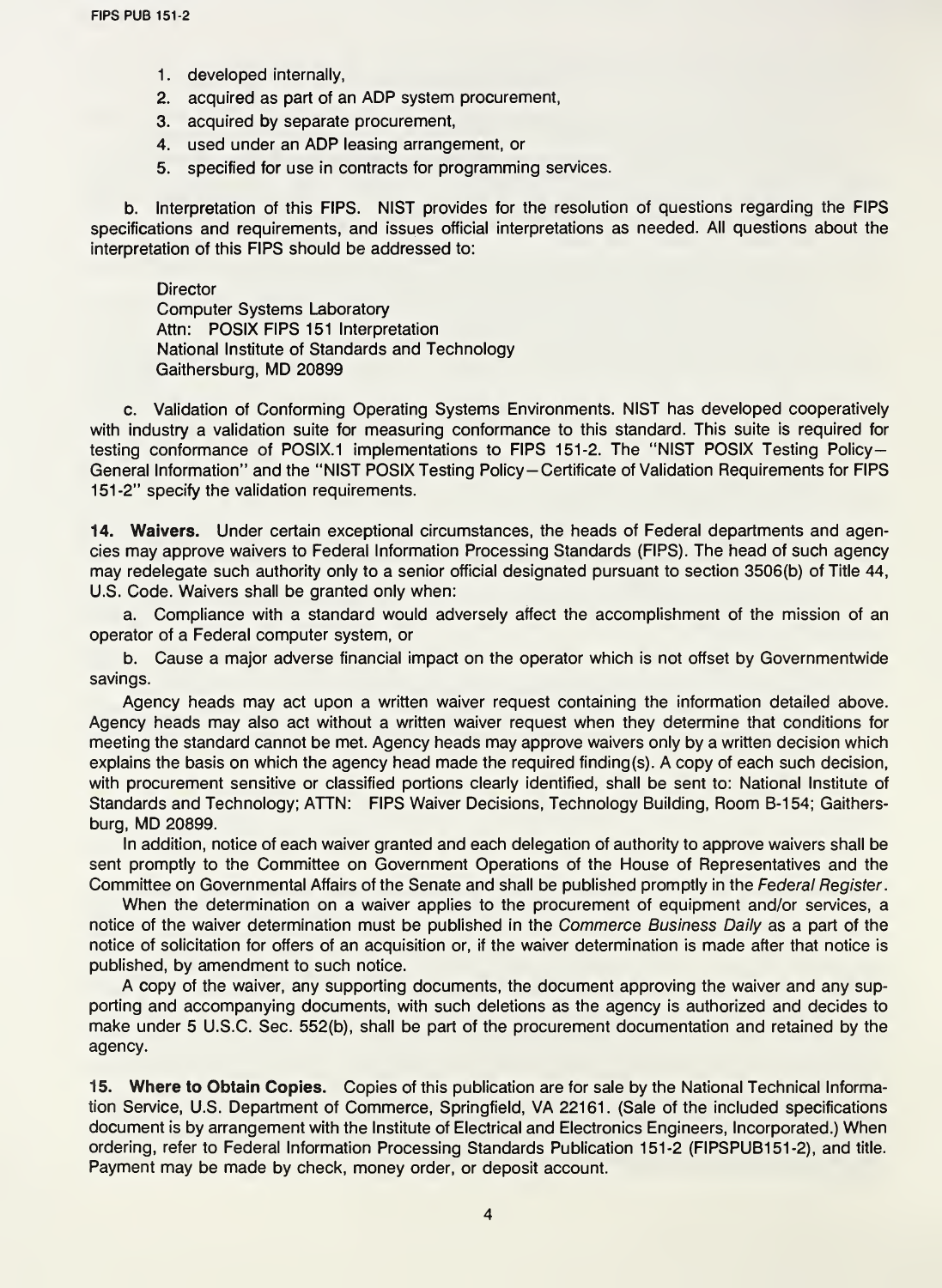#### APPENDIX A

#### Application Portability Profile

FIPS 151-2 is the first component of a series of specifications needed for an applications portability profile. POSIX.1 provided the crucial first step by providing a vendor independent interface specification between an application program and an operating system. When fully extended, POSIX will provide the functionality required to support source code portability for a wide range of applications across many different machines and operating systems.

NIST has published Special Publication 500-187, Application Portability Profile (APP), The U.S. Govern ment's Open System Environment Profile, OSE/1, Version 1.0. The APP has been developed to provide sufficient functionality to accommodate a broad range of application requirements. The functional components of the APP constitute a framework for organizing standard elements that can be used to develop and maintain portable applications. A key aspect of the APP is that it is based on an open system environment defined by non-proprietary specifications. Components may be added or deleted as technology changes and as Federal government requirements change.